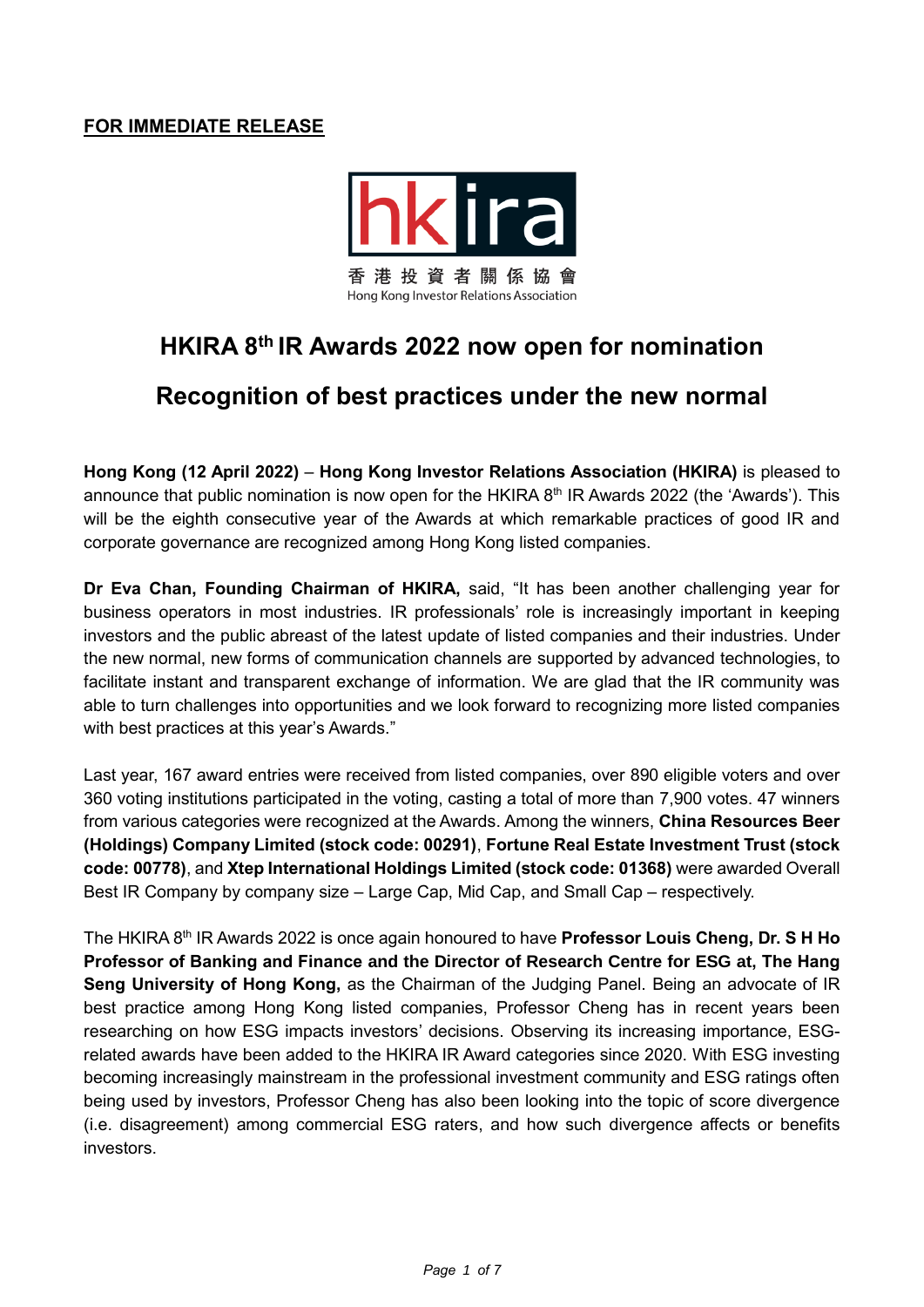Public nomination for the HKIRA 8<sup>th</sup> IR Awards 2022 is now open to Hong Kong-listed companies. Nominated individuals and companies will be placed on the online voting list upon confirmation of their participation. The investment community, including buy-side and sell-side analysts, and fund managers, are eligible to vote. Nominees with the highest votes (weighted) in each award category become the award winners. They then undergo a final assessment by the judging panel for the Most Progress in IR, the Overall Best IR Company Awards and the Grand ESG Award. Facilitating a fair and balanced evaluation, the judging panel comprises academics, representatives from professional associations and the investment community.

The HKIRA 8<sup>th</sup> IR Awards 2022 scheme has a total of 15 award categories honouring best IR practices of individuals and companies. Among these awards, 12 categories are open for nomination and voting, while the other 3 awards are selected by the judging panel. The award winners are to be announced at a ceremony to be held in Hong Kong in September 2022. For more information, please visit [www.hkira.com/awards.](http://www.hkira.com/awards)

**Strategic Public Relations Group** is once again proud to be the Official Public Relations Partner and the Diamond Sponsor for the HKIRA IR Awards this year. Please find key dates relating to the Awards with its categories and criteria for selection listed in the Appendix.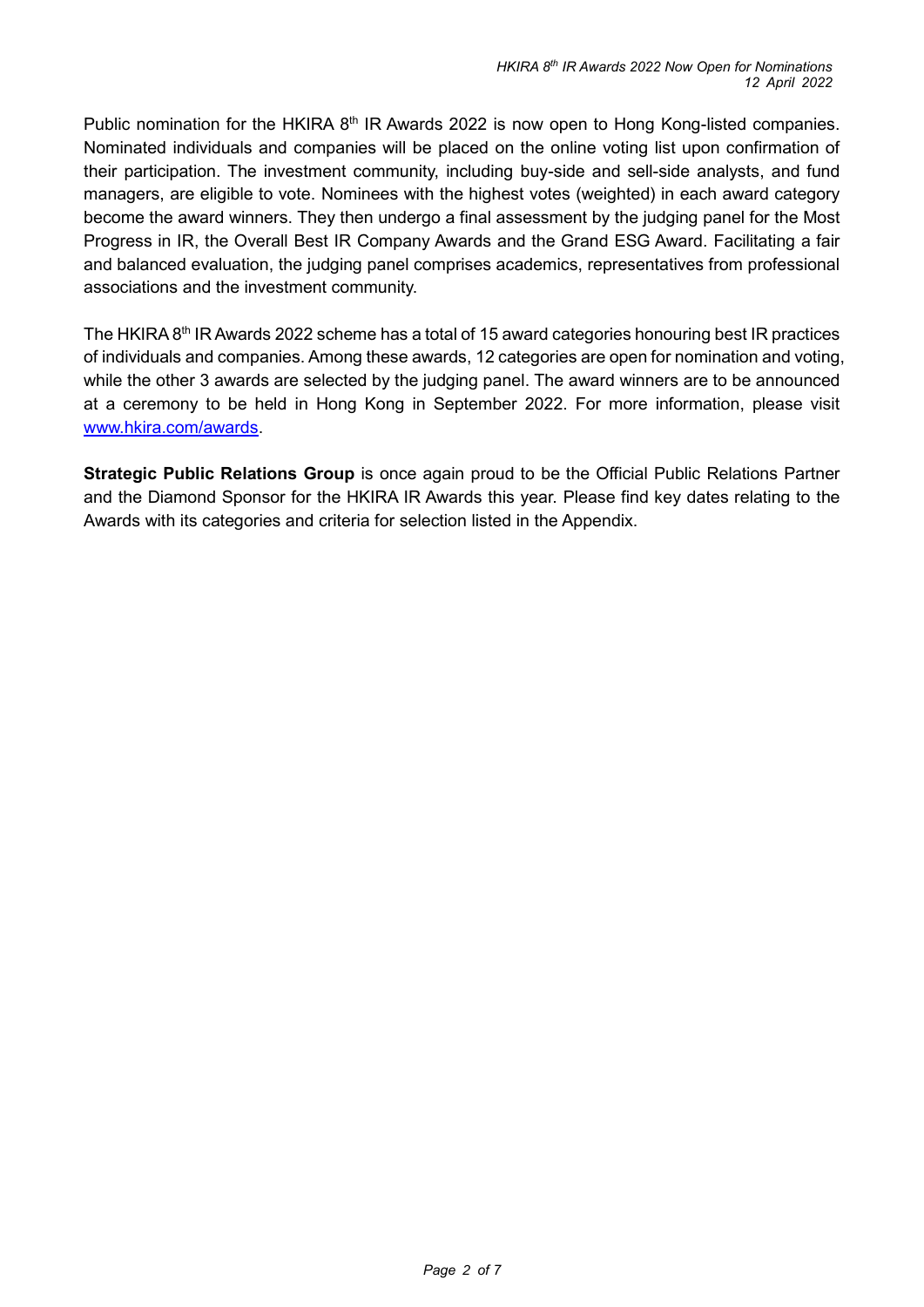

Photo caption:

Professor Louis Cheng, Dr. S H Ho Professor of Banking and Finance and the Director of Research Centre for ESG, The Hang Seng University of Hong Kong, Chairman of the Judging Panel (left) and Dr Eva Chan, Founding Chairman of HKIRA (right).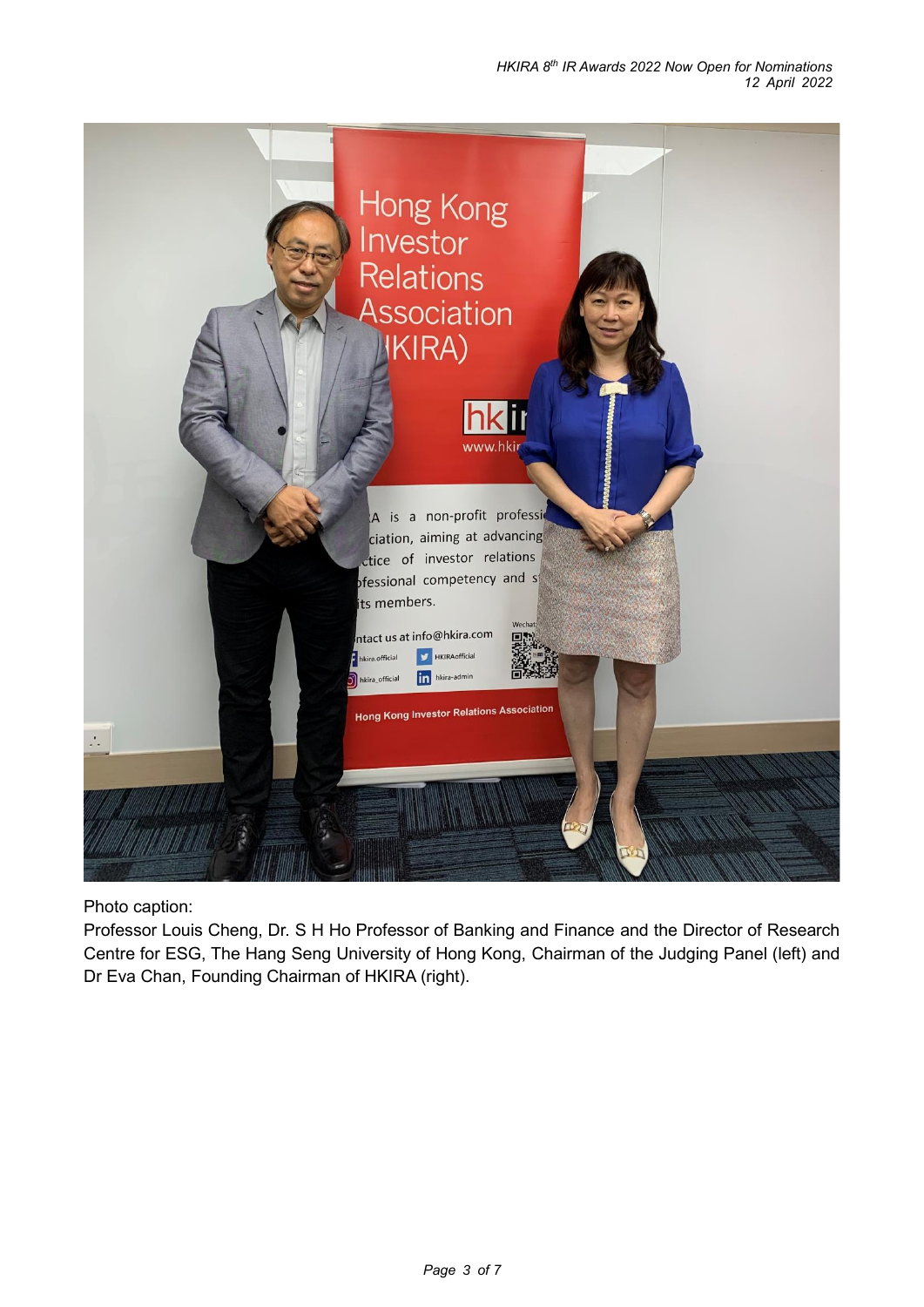

### **About HKIRA**

Hong Kong Investor Relations Association (HKIRA) is a non-profit professional association comprising investor relations practitioners and corporate officers responsible for communication between corporate management and the investment community. HKIRA advocates the setting of international standards in IR education, advances the best IR practices and meets the professional development needs of those interested in pursuing the investor relations profession.

HKIRA is dedicated to advancing the practice of IR as well as the professional competency and status of its members. To date, HKIRA has over 1000 members most of whom are working for companies primarily listed on the Stock Exchange of Hong Kong. About 68% of the Hang Seng Index Constituent Stock companies are currently members of HKIRA. HKIRA's members are from a wide spectrum of professions including IR, finance, accounting, company secretarial to corporate investment and hold positions at different corporate levels, including top executives responsible for IR and management of listed companies. For more information about HKIRA details, please visit our website [http://www.hkira.com.](http://www.hkira.com/)

### **About the IR Awards**

The HKIRA Investor Relations Awards (the "IR Awards") is an annual campaign that aims to encourage, recognize and reward the excellence in investor relations practices by individuals and companies listed in Hong Kong Stock Exchange. Since the launch in 2015, each year the Awards seeks out and highlights the incredible achievements of individuals and companies with high standards in investor relations through their role modelling to the investment community.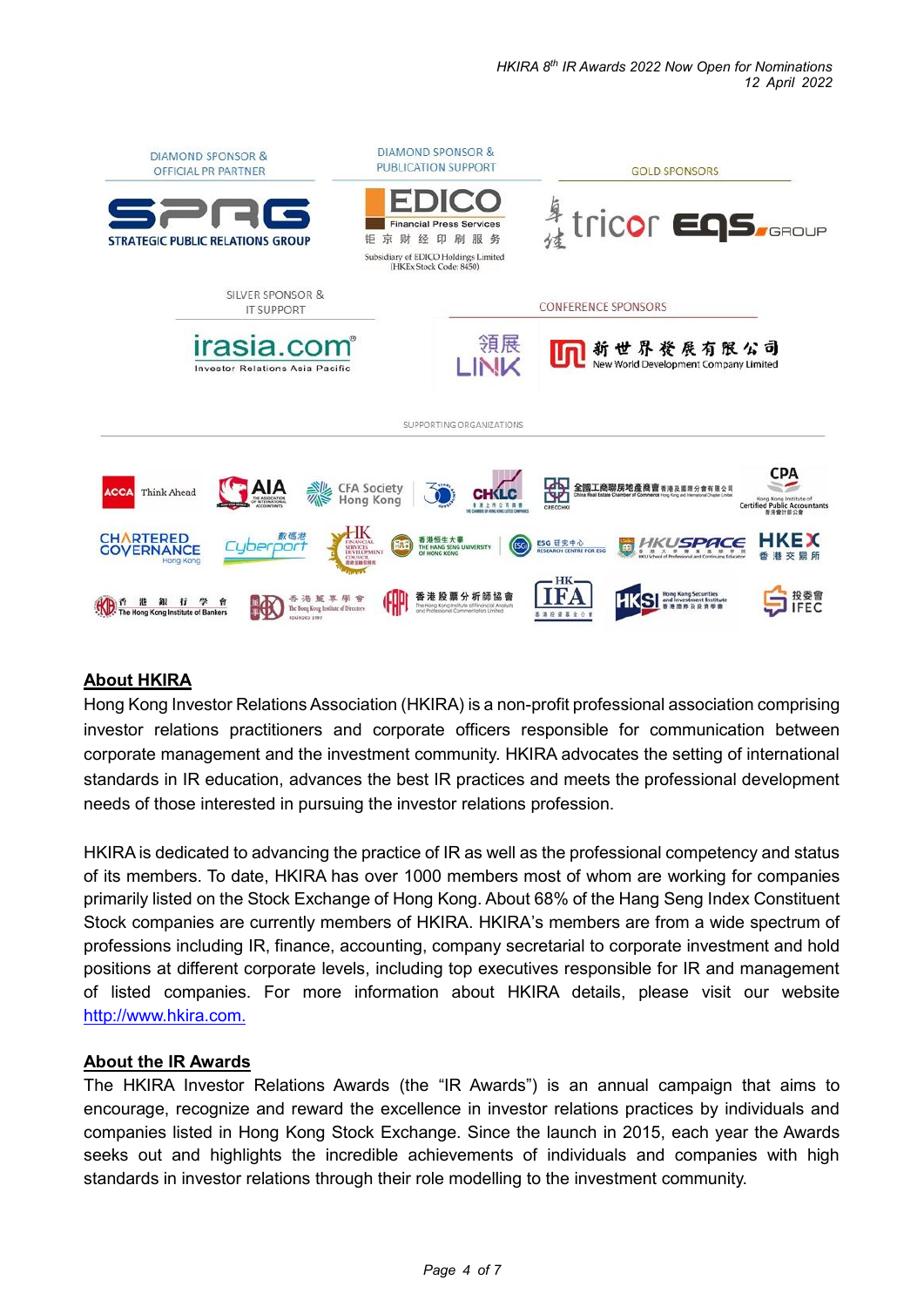The Awards ceremony, consisting of a conference in the morning and presentation in the afternoon, is a spectacular gathering of IR specialists and industry professionals that applauds and publicizes the year's achievements in investor relations. For details of the Awards and online nominations, please visit [http://www.hkira.com/awards.](http://www.hkira.com/awards)

#### **Media enquiries:**

#### **Strategic Public Relations Group**

| Cindy Lung             | Tel: +852 2864 4867 |  |
|------------------------|---------------------|--|
| Rachel Ko              | Tel: +852 2114 2370 |  |
| Betty Xu               | Tel: +852 2114 4109 |  |
| Website: www.sprg.asia |                     |  |

Email: [cindy.lung@sprg.com.hk](mailto:cindy.lung@sprg.com.hk) Email: [rachel.ko@sprg.com.hk](mailto:rachel.ko@sprg.com.hk) Email: [betty.xu@sprg.com.hk](mailto:betty.xu@sprg.com.hk)

#### **Hong Kong Investor Relations Association**

Mandy Lee Tel: +852 2117 1846 Email: irawards@hkira.com Website: [www.hkira.com](http://www.hkira.com/)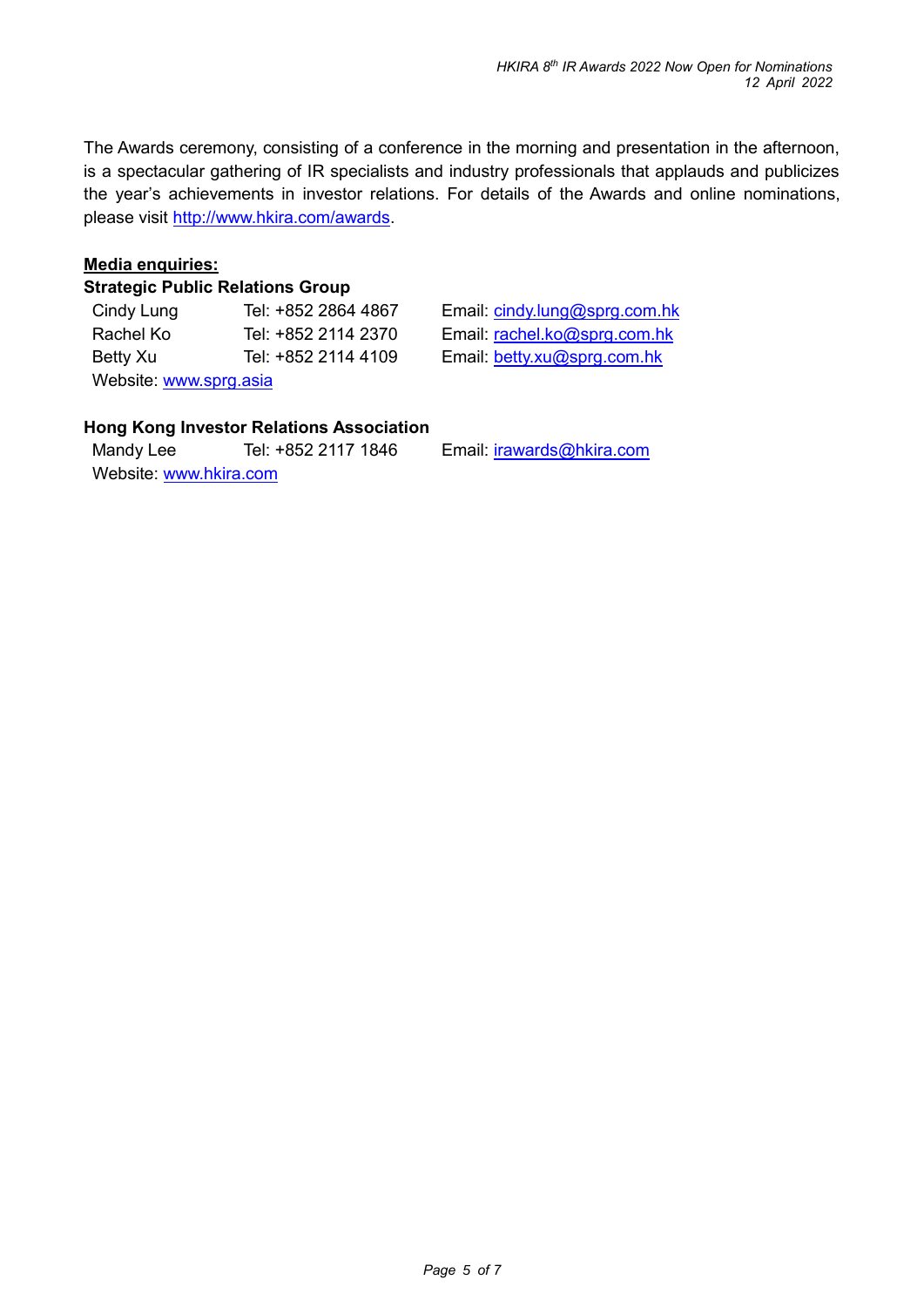## **Appendix**

**Key Dates** Nomination period 12 April to 17 May Online voting period 23 May to 29 June Judging Panel Meeting **July 2022** Award Presentation **September 2022** 

#### **Award Categories**

| <b>Award Categories</b>                      | <b>Recognition</b>                        | <b>Selection Method</b>    |
|----------------------------------------------|-------------------------------------------|----------------------------|
| <b>Best IR Company</b>                       |                                           |                            |
| <b>Best IR Team</b>                          |                                           |                            |
| Best ESG (E)                                 |                                           |                            |
| Best ESG (S)                                 |                                           |                            |
| Best ESG (G)                                 | Company's Achievements                    |                            |
| <b>Best Investor Meeting</b>                 |                                           | Open for<br>nomination and |
| <b>Best Investor Presentation Material</b>   |                                           | online voting              |
| <b>Best Annual Report</b>                    |                                           |                            |
| Best IR Company for an IPO*                  |                                           |                            |
| <b>Best IR by Chairman/CEO</b>               |                                           |                            |
| Best IR by CFO                               | Individual's Achievements                 |                            |
| <b>Best IRO (Investor Relations Officer)</b> |                                           |                            |
| <b>Most Progress in IR</b>                   | Demonstration of the most progress in IR  |                            |
|                                              | in the above areas during 2021            |                            |
| <b>Overall Best IR Company Awards</b>        | Outstanding and all-round excellence in   | Selected by                |
|                                              | the above areas                           | Judging Panel              |
| <b>Grand ESG Award</b>                       | Overall excellence in all the three areas |                            |
|                                              | across ESG                                |                            |

\* Companies which were listed on the Stock Exchange of Hong Kong in 2020 and 2021 are eligible to be nominated for this award. **Remarks:** All awards will be further categorised by company market capitalisation into Large Cap, Mid Cap, and Small Cap, except Best IR Company for an IPO and Most Progress in IR Awards.

**Judging Panel** *(Arranged in alphabetical order of last name)*

| <b>Name</b>                  | <b>Title</b>                        | <b>Firms / Organizations</b>            |
|------------------------------|-------------------------------------|-----------------------------------------|
| <b>Professor Louis Cheng</b> | Dr. S H Ho Professor of             | The Hang Seng University of Hong Kong   |
| (Chairman of Judging Panel)  | Banking and Finance                 |                                         |
|                              | Director of the Research            |                                         |
|                              | Centre for ESG                      |                                         |
|                              | Director of the Research            |                                         |
|                              | Institute for Business              |                                         |
| <b>Mrs Amy Donati</b>        | <b>Executive Director and Chief</b> | <b>EDICO Holdings Limited</b>           |
|                              | Executive Officer                   |                                         |
| Ms Ashley Khoo, CFA, CPA     | Past President and Board            | CFA Society Hong Kong                   |
|                              | Director                            |                                         |
| <b>Mr Andrew Look</b>        | Independent Non-Executive           | <b>CITIC Resources Holdings Limited</b> |
|                              | Director                            |                                         |